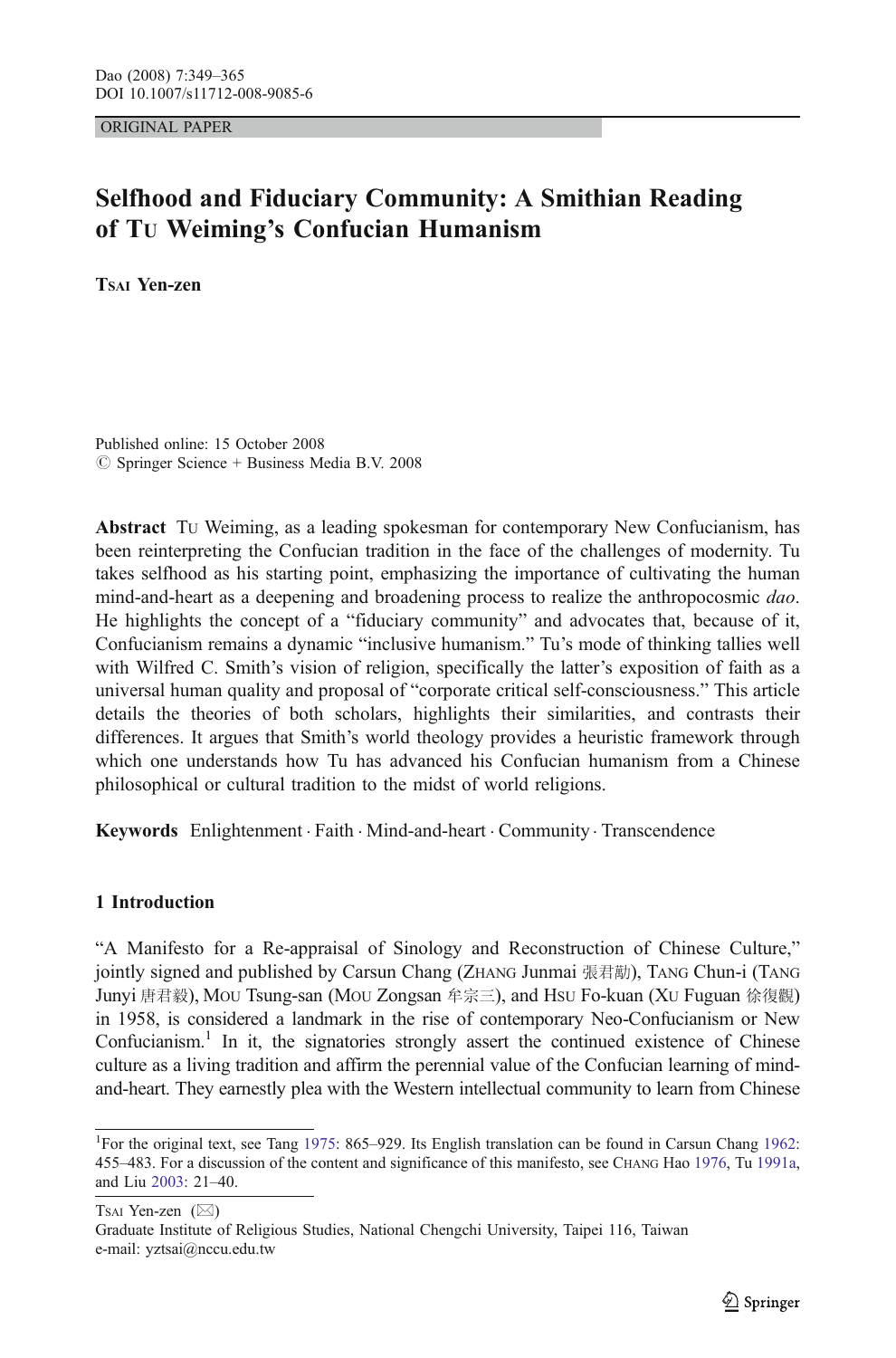culture features such as intuitive knowledge, modes of all-around understanding, commiseration, the wisdom of cultural perpetuation, and the treatment of the whole world as one family. In a time of political upheaval and spiritual crisis, they reveal their devotion to the centuries-old Confucian tradition and its transmission, on the one hand, and their genuine desire to seek dialogue with equal partners in the West, on the other.

The last mentioned motivation—to advance Confucianism into the realm of world cultures and religions for mutual understanding—is particularly noteworthy. It marks the New Confucians' understanding of their own culture not as a local, parochial product but as a universal, dynamic resource, which can contribute significantly to the world community. Indeed, many of these New Confucians devoted their lifelong effort to the realization of this goal. TANG Junyi, for example, adopted Hegelian idealism to interpret the Neo-Confucian concept of mind-and-heart. MOU Zongsan, too, endeavored to present Confucian moral metaphysics to a contemporary audience by synthesizing it with Kant's philosophy of religion. They thus exhibited a common concern and have characteristically charted New Confucianism's route of intellectual expansion in recent decades.

As a leading spokesman for the third generation of New Confucianism, $2$  TU Weiming inherited his predecessors' vision and carried it further, in the face of rising global consciousness. To better define the Confucian community which would assume the task of actualizing this vision, he formulated the idea of a "cultural China" which would include the geopolitical entities of China, Taiwan, Hong Kong, and Singapore as the first group, Diaspora Chinese as the second, and non-Chinese "who try to understand China intellectually and bring their conceptions of China to their own linguistic communities" as the third (Tu [1991b](#page-16-0): 13). These three groups combined, sharing a "common creed" and historically operating in the "third epoch" of the Confucian tradition, are expected to engage in dialogue with other world religions such as Judaism, Christianity, and Islam as well as with secular ideologies like Marxism and Freudianism (Tu [1986](#page-16-0)). For this reason, Tu, with his subtle interpretation of Confucian humanism, takes selfhood as his starting point and then emphasizes the importance of cultivating human subjectivity as a deepening and broadening process in order to realize the anthropocosmic *dao*. At the same time, he highlights the concept of "fiduciary community" and contends that, because of it, Confucianism remains a dynamic "inclusive humanism."

It is interesting to observe that Wilfred C. Smith, a historian of world religions and stout advocate of religious pluralism, although approaching religion from a different perspective, shares many ideas that Tu and his like-minded forebears proposed. Specifically, Smith bases his understanding of religion upon faith as a universal human quality, from which different "cumulative traditions" are generated. He broaches the concept of "corporate critical self-consciousness" and argues that one should take it seriously if a world community is to be established and sustained. Both Tu and Smith are programmatic in their respective agendas; they begin with what is fundamentally personal and expand to what is necessarily worldwide and communal. In this connection, I find it significant to compare Tu's "inclusive humanism" with Smith's "humane knowledge," as the latter named his world theology. My intent is not only to interpret their respective meanings in their own terms, but, by using Smith's theology of religion as a heuristic framework, to elucidate how Confucianism has, through Tu's effort, creatively progressed from a Chinese philosophy or cultural tradition and arrived in the midst of world religions.

<sup>&</sup>lt;sup>2</sup> For an introduction to New Confucian figures and their generational classifications, see Liu [2003](#page-15-0): 24–25.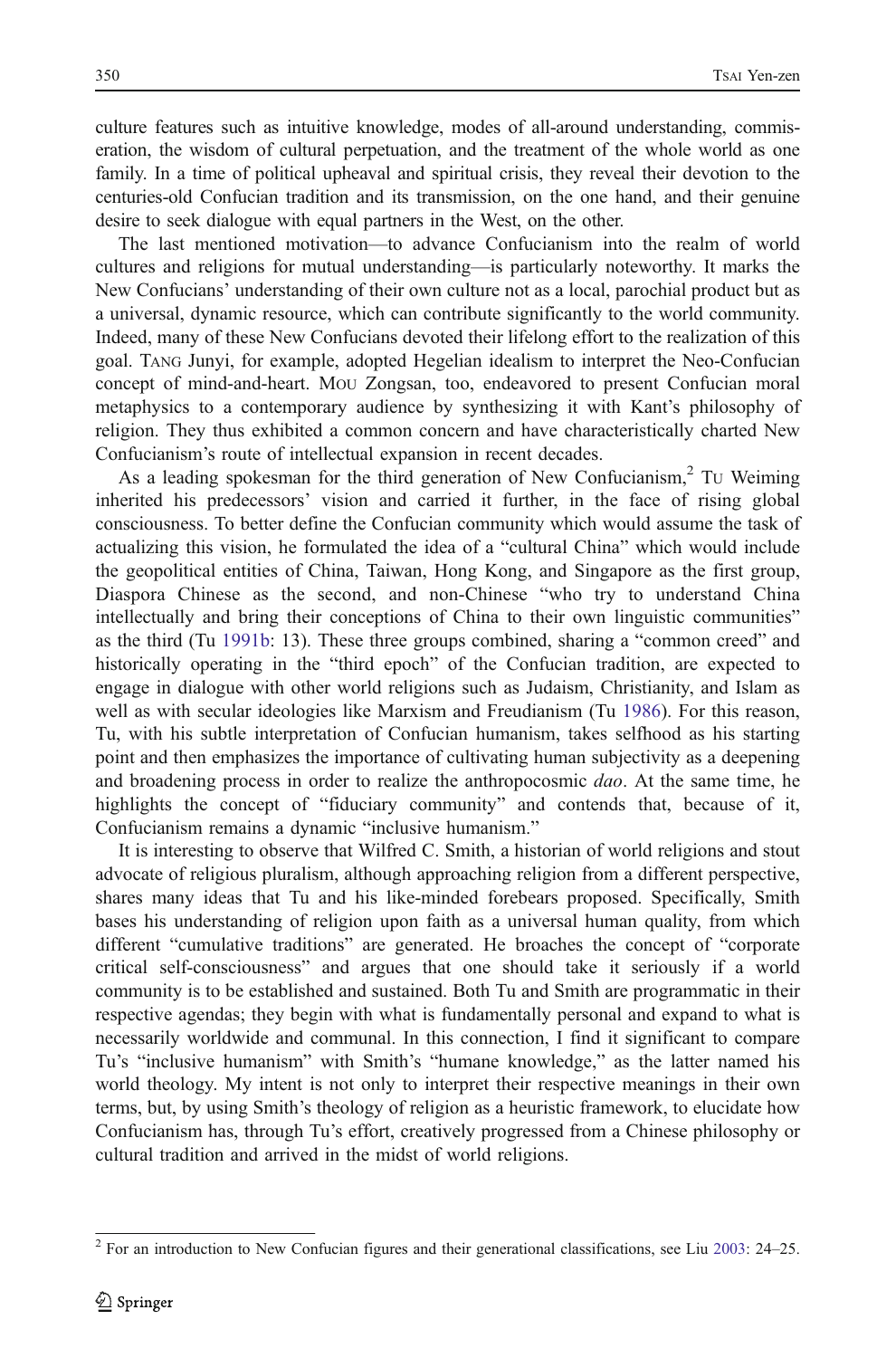### 2 Wilfred C. Smith's Theology of Religion

Wilfred C. Smith's central intellectual concern is to explore the "meaning and end of religion."<sup>3</sup> He began his academic career as an Islamicist, working in religiously pluralistic India, where Hindus, Sikhs, and Muslims lived and interacted together closely. Traditional Christian theology aimed to convert non-Christians and upheld an exclusivist stance, while repudiating non-Christian religions. Smith found this inadequate and distorting. He was then searching for an interreligious hermeneutics which could best interpret and understand a community composed of people of different religious persuasions. The artificial, political partition of India and Pakistan after the Second World War, orchestrated by Western superpowers, ripped people and their shared identities apart and escalated internecine conflict. This prompted him to reflect upon the issue of communal solidarity and, at the same time, critically reexamine the general Christian attitude toward other world religions.<sup>4</sup>

Smith finds that the ushering in of a cosmopolitan environment after the mid-twentieth century rendered traditional Christian theology parochial. Hendrik Kraemer, representative of modern conservative Catholicism, was unable to justify his missionology, just as Paul Tillich would find his liberal Protestant theology isolationist (Smith [1963a](#page-16-0): 118–122). To Smith's mind, the evolving history of "religion" as a term and concept in the West most tellingly reflects this Christian parochialism. Religio, in Latin, originally referred to "a power outside man (sic) obligating him (sic) to certain behavior under pain of threatened awesome retribution, a kind of tabu, or the feeling in man *(sic)* vis-à-via such powers" (Smith [1963b](#page-16-0)/1978: 20).<sup>5</sup> In this sense, it expressed subjective human feelings, a human response to what was supposed to be divine or supernatural. A great amount of Western literature shows that before the seventeenth century, "religion" was primarily used to convey such human emotions as piety, obedience, worship, or faith, descriptions associated with the psychological state of the followers of faith (Smith [1963b/](#page-16-0)1978: 23–37). The term gradually lost its inner human dimension during the Enlightenment. Compounded by Western colonial expansion and wider contacts with the non-Christian world, "religion" started to designate a distinguishable belief tradition or system, often carrying with it an apologetic connotation. What used to be "religion" in the singular became "religions" in the plural. Hence this term, initially meaning a universal human quality, denotes observable or quantifiable entities in its modern ramifications. The resort to and emphasis upon cognitive knowledge was clear in this externalization process (Smith [1963b](#page-16-0)/1978: 37–44).

The process during which "religion" was transformed into its modern usage also betrays Western misunderstanding and misrepresentation of "the faith of other men (sic)."<sup>6</sup> When dealing with Christianity, Westerners, as insiders, expressed what is most sacred and sublime in their own tradition, obviously an internal, qualitative approach. However, when referring to non-Christian "religions," following the legacy of nineteenth century Comparative Religion, they applied "isms" to different traditions of faith. Thus one sees

The phrase is taken from the title of Smith's magnum opus, The Meaning and End of Religion; see Smith [1963b/](#page-16-0)1978.

<sup>4</sup> Two books on Islam (Smith [1943](#page-15-0) and [1957\)](#page-15-0) reflect Smith's scholarly engagement in this period of his life. For a brief introduction to Smith's intellectual biography, see Cracknell [2001:](#page-15-0) 1–10.

<sup>&</sup>lt;sup>5</sup> I am aware that although Smith's theology is meant to be inclusive in culture, religion, race, and gender, he nevertheless cannot avoid using sexist terminology, especially in his early writings as cited here and in the following space. In this article, I use gender-neutral language, but, in order to be faithful, retain other authors' original texts when cited.

<sup>6</sup> This is also an application of another of Smith's books (Smith [1963a\)](#page-16-0).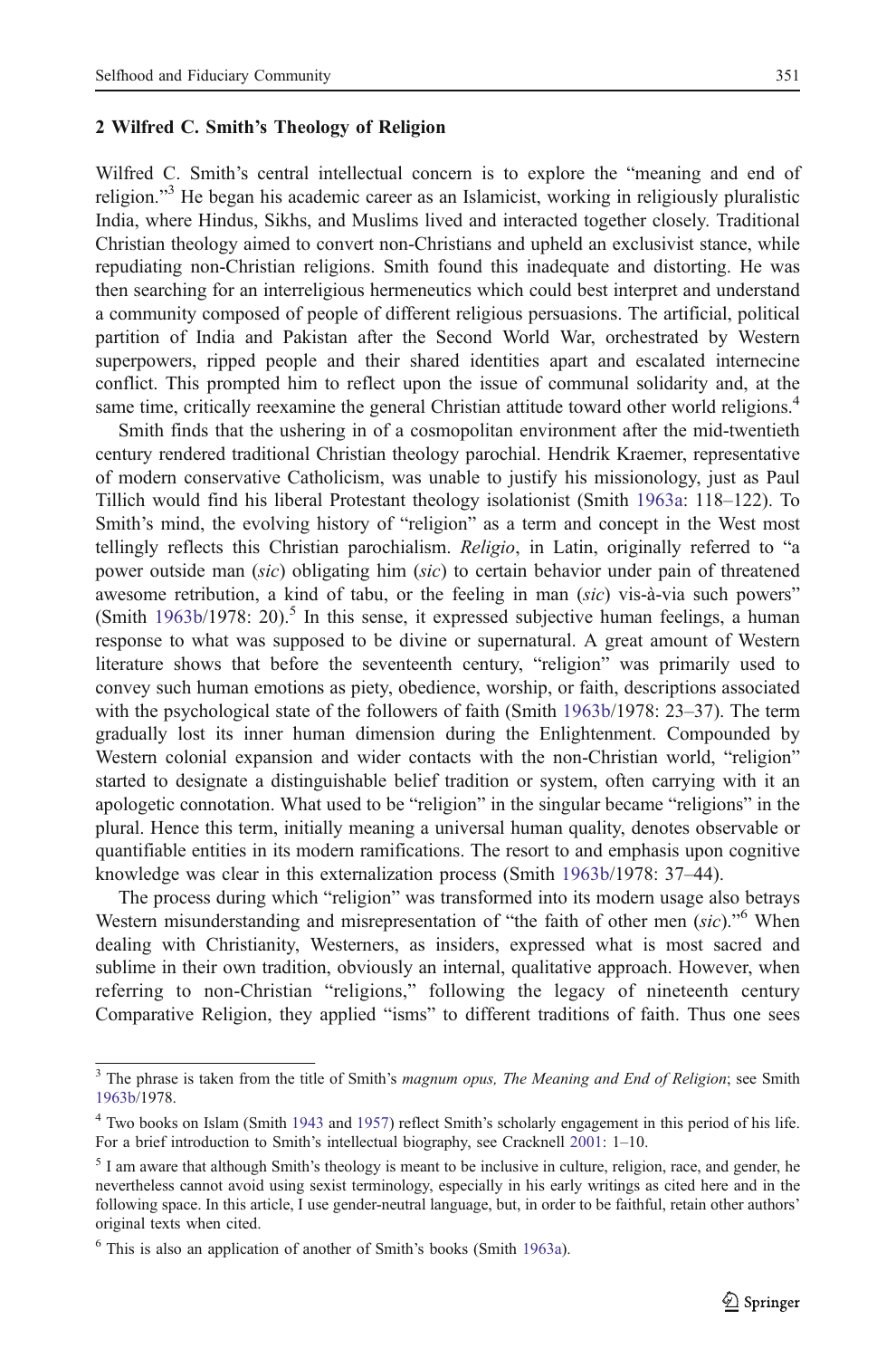the existence of such nomenclatures as Hinduism, Buddhism, Mohammedanism, Confucianism, Shintoism, etc. It is as if these "religions" are abstract systems or distanced objects to be grasped by the outsider's cognitive power. In this way Westerners totally ignore what is valuable, holy, or even ultimate to other faith holders and reify what is most preciously universal and human, while creating confusion and antagonism in the global community (Smith [1963b/](#page-16-0)1978: 53–79).

Smith observes that the tendency toward reification in the Western intellectual world became evermore aggravated after the mid-twentieth century, a phenomenon most evident among linguistic analysts. Analytic philosophers, typified by A. J. Ayer, appealed to logical positivism and regarded religious statements as "meaningless, irrational, or simply false" (Smith [1998](#page-16-0): 5). They treated religious expressions as inanimate, isolatable objects, aimed at the analysis of words detached from their syntactic, cultural, and historical contexts. They ignored the fact that language is a human construct borne of lived experience, and therefore possibly rich in symbolic meanings. Objectivity and impersonalism, cherished and upheld by modern scientism, was merely a hindrance to understanding religion. Smith argued that scholars should rather understand the ideals humans aspire to before analyzing seemingly "meaningless and irrational" religious language, otherwise they would always remain outside of the faith holder's world of thought and feeling (Smith [1998:](#page-16-0) 29–35 and [1979:](#page-16-0) 20–32).

Smith further points out that under powerful objectivist or positivist currents, crucial dimensions such as the transcendent that constitute human religiosity are excluded from modern consciousness. Nor are they considered to be legitimate categories of academic discussion. From the perspective of the long history of religion, this "anti-transcendent thinking" is actually a modern "aberration." It stands opposed to what is genuinely human and contrary to the truth. One can better name it "nihilistic positivism" or "negative secularism" (Smith [1963b/](#page-16-0)1978: 188–190 and [1979](#page-16-0): 139). As a result, scholars of religion today have commonly lapsed into technical operations, notably dwelling upon methodologies instead of the human agents who generate religions and searching for historical points of origin rather than treating the "cumulated tradition" as a flowing process (Smith [1981](#page-16-0): 152–156 and [1982a:](#page-16-0) 41–56).

To break through the narrow confines of the Western intellectual world, one has to be aware of its ideological baggage and seek a new way to approach religion. Smith asserts that this new way is to revert to the original understanding and meaning of "religion," with special reference to piety, obedience, reverence, and devotion—all human responses to the transcendent (Smith [1963b/](#page-16-0)1978: 125–131). The emphasis then shifts from world religions as different systems of belief to what human agents existentially feel in the dynamic processes of respective "cumulative traditions" (Smith [1963b/](#page-16-0)1978: 43 and [1979](#page-16-0): 15). In this manner modern scholars may extricate themselves from the bondage of "schematic externalization" and directly explore the inner core of "religion" (Smith [1963b/](#page-16-0)1978: 44).

Smith grounds his insight of faith as a universal human quality in order to revolutionize traditional Christian theology and to establish a new epistemological paradigm (Smith [1963b](#page-16-0)/ 1978: 170–192). For this Christian foundational virtue, he does not present a precise definition nor explicate its ontological composition. Rather, he resorts to evocative descriptions, eulogizes its functional role, and expects his audience to feel and understand what it is:

[Faith] is an orientation of the personality, to oneself, to one's neighbour, to the universe; a total response; a way of seeing whatever one sees and of handling whatever one handles; a capacity to live a more than mundane level; to see, to feel, to act in terms of, a transcendent dimension. (Smith [1979:](#page-16-0) 12)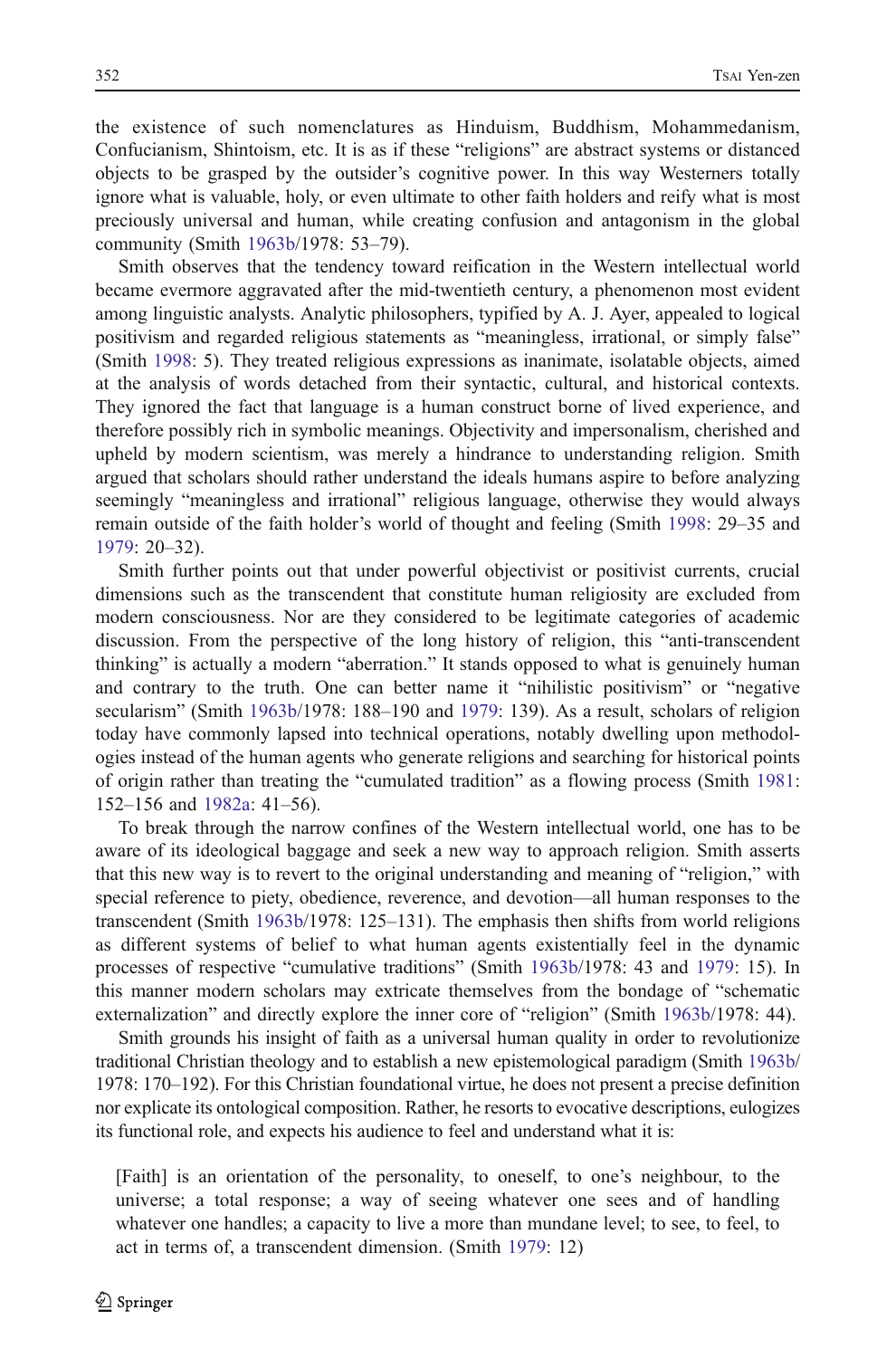Faith, then, is a quality of human being. At its best it has taken the form of serenity and courage and loyalty and service: a quiet confidence and joy which enable one to feel at home in the universe, and to find meaning in the world and in one's own life, a meaning that is profound and ultimate, and is stable no matter what may happen to oneself at the level of immediate event. (Smith [1979](#page-16-0): 12)

Faith is awakenness to transcendence accompanied by an adoring devotion to it and a permeating participation in it. (Smith [1979:](#page-16-0) 65)

Faith is a planetary human characteristic, less or more consummate instances of which have in empirical fact characterized the whole of human history from the beginning; it involves man's (sic) capacity to perceive, to symbolize, and to live loyally and richly in terms of, a transcendent dimension to his and her life. (Smith [1979:](#page-16-0) 141)

These descriptions well illustrate faith as an encompassing element that grounds a person in his or her very being. Smith consciously avoids fixing it to any cognitive category, be it ethical, existential, or metaphysical. To his mind, this human quality orients one's behaviors and even directs one toward the transcendent. In this sense, it touches the mundane and the sacred and subsumes whatever realm modern intellectualization might conveniently devise. However, faith in Smith's presentations obviously leans toward human intuitive and affective dimensions. It appeals to its audience to think and search introspectively in order to locate its whereabouts. However, when it is activated, its many manifestations are akin to what Smith insists "religion" would originally mean, as well as to all admirable virtues Christianity has long espoused.

Lest one suspect that faith as hitherto presented may smack of being too subjective and personal, Smith develops the concept of "corporate critical self-consciousness" to further supplement and corroborate his theology of religion. He first clarifies that what he advocates is not individualism, a product of "negative secularism," but personalism. By this he means the necessity of treating a person as he or she really is, especially holding dearly this person's faith that is nourished in a community (Smith [1982b](#page-16-0): 246). As he emphasizes, "the only knowledge that is accurate of the history of religion…is a knowledge that participates in the consciousness of those involved" (Smith [1981:](#page-16-0) 63). This new epistemology is a "personalist knowledge" or "humane knowledge," and our study based upon this understanding and substantiated by historical facts can be termed "humane sciences" (Smith [1981](#page-16-0): 55, 56–80). These terms are coined as antidotes to modern objectivism, which Smith vehemently criticizes.

By recognizing that people of other religions also have a degree of faith similar to our own, we broaden our knowledge and deepen our spirituality. As far as the study of world religions is concerned, scholars therefore should not be content to linger over visible phenomena. A religious object is always a symbol. The only valid way to understand it is to perceive it symbolically. Because it is only the person endowed with faith who is able to create a symbolic object, scholars are required to transcend the material dimension to reach the inner recesses of those they study. The study of religion, in this sense, is the study of creative agents, not of visible or tangible objects. To be more accurate, it is not even the study of persons but the study of their faith. Once scholars realize this, obstacles between outsiders and insiders are naturally eliminated and the human community expands accordingly (Smith [1981](#page-16-0): 86–92). Smith sees that faith, a commonly shared foundation, "is what turns a society into a community. It is the cause, and not only the result, of corporate solidarity of persons" (Smith [1998](#page-16-0): 85). His vision to transform our "world society" into "a world community" is the extension of this understanding (Smith [1963a:](#page-16-0) 126).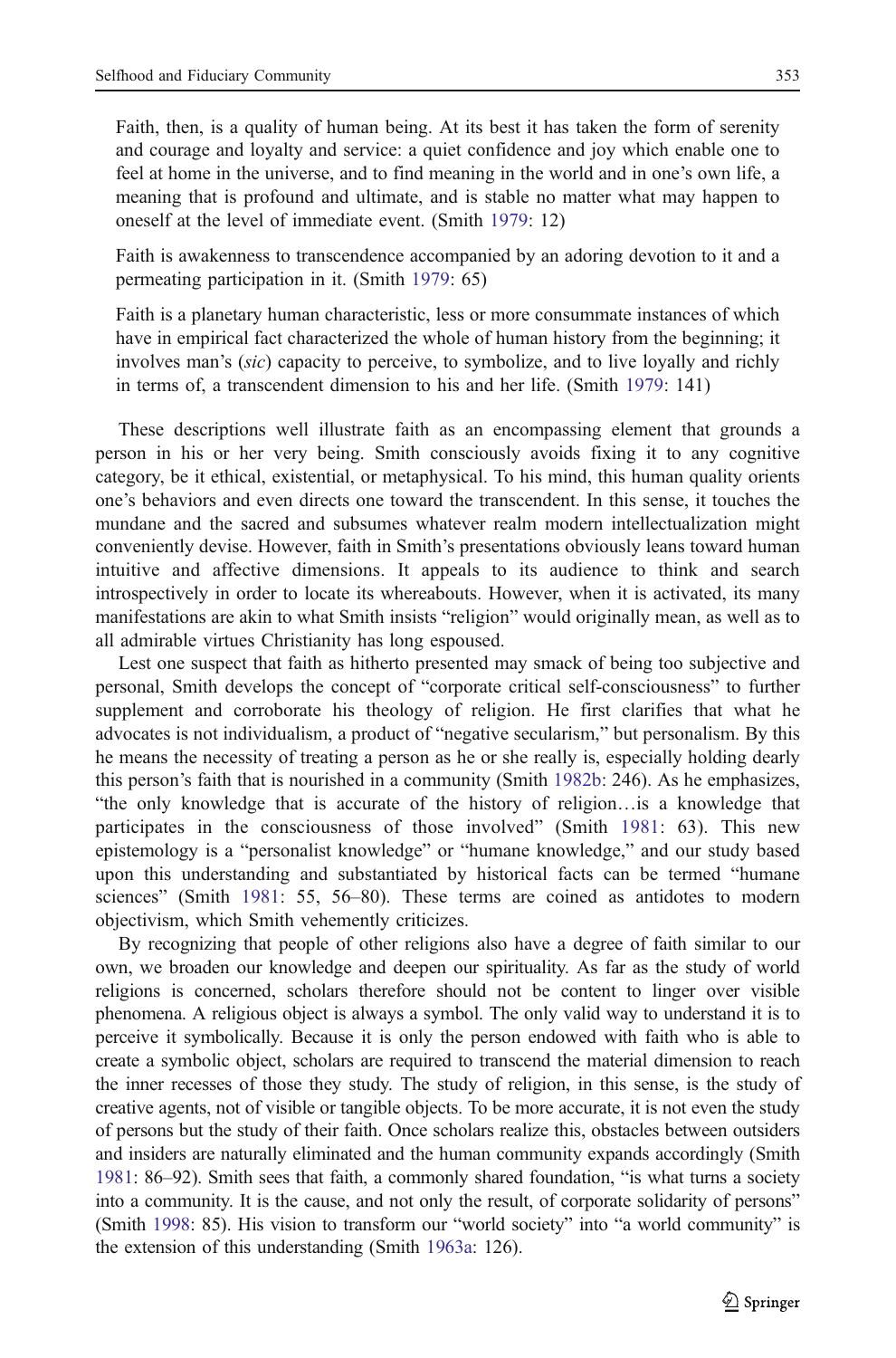Furthermore, Smith finds that "cumulative traditions" are not static or isolated from one another. From the perspective of the history of religion, they are dynamically moving forward and interconnected. Although variegated events or activities take place in different times and places, human history "is an intricate and delicate web of human relationships" (Smith [1981:](#page-16-0)42). Many common religious themes, concepts or practices, such as selfsacrifice by leaving home and the adoption of prayer beads in many religions, demonstrate shared origins. They are commonly inherited and shared by the human community as a whole (Smith [1981:](#page-16-0) 6–14). In light of "historical coherence" (Smith [1981:](#page-16-0) 19) and "global continuum" (Smith [1981](#page-16-0): 18), one's participation in a particular community means participation in a world-wide, ongoing process of humanity. The single act of one person is thus intimately connected to that of another person, and its meaning and effect is always immensely far-reaching.

This realization brings one to consciousness on an elevated level. Smith proposes that humans, as distinct from other animals, developed consciousness in the early stage of human history. This consciousness progressed into self-consciousness and thereupon world civilizations arose and took shape. A surge of rationalism and individualism followed the Enlightenment and a spirit of critical self-consciousness ensued. That our world history has been dominated by this powerful current over the past two to three centuries is remarkably clear. Since this "negative secularism" has brought tremendous harm to humans as expounded, our global community should be ready to advance into the higher stage of "corporate critical self-consciousness" (Smith [1982c:](#page-16-0) 162–163).

What Smith means by "corporate critical self-consciousness" is not intended to eradicate the rational and scientific spirit that pervades our present mode of thinking. On the contrary, it affirms its value but simultaneously transforms and enhances it by taking into account human faith and the reality of our global community most earnestly. This new epistemology challenges our previous concepts about ourselves and others. At this new historical stage, the validity of human knowledge, or rather, "humane knowledge," should be "verified both by the persons involved and by critical observers not involved" (Smith [1981:](#page-16-0) 60, [1982c](#page-16-0): 164, and [1982d:](#page-16-0) 146). Through mutual verification, humans may become more conscious of the relationship between part and whole, or self and the entire community. They would in this way exercise their sympathy and imagination in the proper context. Diversities and particularities could only be preserved and appreciated under these circumstances. In treating the world as one community, one would discover that what Jews, Christians, Muslims, Hindus, or Buddhists think, act, or talk about concerns "us all." In the end, interreligious dialogues would be replaced by a common colloquy held in and for "our" community, and "religion" would be restored to its true identity (Smith [1981:](#page-16-0) 97–103).

#### 3 The Smithian Paradigm and Its Application

Smith presents his theology of religion in a rapidly changing historical and global context. He views traditional Christian theology, parochial and exclusivist in its intent and orientation, as highly problematic when it faces a new world reality that is culturally complex and religiously pluralistic. In addition, Western scholars, under the spell of "negative secularism," regard and interpret non-Christian religions as distanced objects or abstract systems. As a result, they fail to look into the dynamic processes of other "religions" which include the authenticity of what believers feel and the actuality of their lived experiences. Against this intellectual trend, Smith proposes to see "religion" afresh by reexamining its original meanings and exploring its rich implications. He thus takes "faith"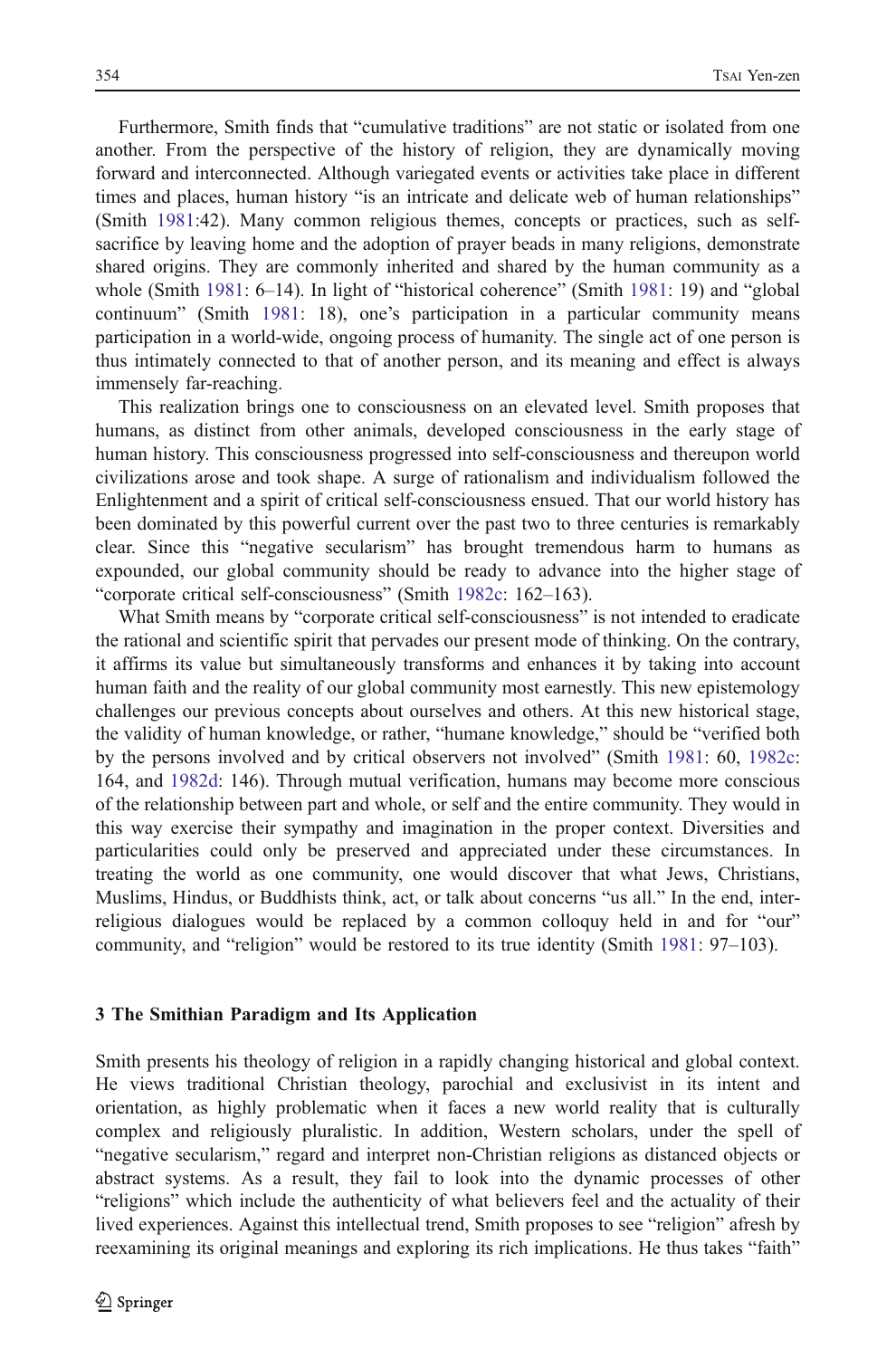as his starting point, emphasizing its grounding and encompassing nature, particularly its relationship with human aspiration to transcendence. He also asserts that although many different "cumulated traditions" exist, they have mutually influenced each other and have converged into a coherent unity. This realization from the perspective of the history of world religions should deepen and widen our perception of the world as one community. Ultimately, "corporate critical self-consciousness," which Smith repeatedly stresses in his theological construction, is what we moderns need to understand the "meaning and end of religion."

What Smith comes up with is by no means a methodology that would instruct scholars of religion to research their subject from a specific approach. Nor is it merely a theory among many that compete for interested followers, as we often see in modern scholarship. His is a strong appeal that invites us to reappraise our way of viewing and studying religion. The theology of religion he formulates is therefore nothing short of a new paradigm that intends to supersede that generated by the Enlightenment. It at least exhibits the following significant features.

First, Smith's theology of religion resists rigid cognitive forms as a valid way of understanding. It opposes linguistic positivism because of its strong tendency toward reductionism: it ignores dynamic human spiritual activities while narrowly focusing upon the objectifiable, fragmented verbal statements extricated from a living context. When taking the positivistic view as presupposition, scholars' perception of reality is distorted or limited and thus naturally they fail to see the truth. By the same token, "religion" in the modern sense manifests a similar negative effect; it restricts rather than facilitates our understanding of what is crucially human. Smith's emphasis upon faith serves to deconstruct this conventional "religion" and replace it with a reinterpreted, more flexible "religion." Certainly, this newly interpreted "religion" is not a clearly delineated form to be conceptually grasped. To describe it phenomenologically, it at most can be compared to a moving process during which humans continuously respond to the transcendent. One better understands it as a guiding referent associated with the realm of human religiosity. What Smith reconstructs is thus an amorphous category, ambiguous and yet powerfully comprehensive, which calls for our deep reflection if we are to fully realize it.

If that is the case, this all-encompassing "religion" then denies the validity of the Western dualistic mode of thinking. What used to be the form of sacred versus secular has become a meaningless dyadic pattern in Smith's theology of religion. Since faith is the focal point, upon careful examination, any kind of human activity may unfold this universal quality. Even the establishment of modern scientism, which rests its trust on human reason only, involves human faith (Smith [1979:](#page-16-0)15). The breakdown of the old cognitive mode enlarges our vision to comprehend "religion" in all dimensions. This vision deals not only with individual persons but also with communities, whatever their "cumulated traditions," relating them to what they aim at transcendentally and experience existentially in everchanging historical contexts. In this light, there should be little wonder that the scope of Smith's theology extends to cover what have traditionally been regarded as secular traditions, such as Confucianism and Greco-Roman humanism and their respective classics. In them, just as in all other world "religions," human faith is strongly present (Smith [1993](#page-16-0): 176–195 and [1963a:](#page-16-0) 67–80).

Lastly, Smith's theology of religion is not value-neutral. The strong appeal to "corporate critical self-consciousness" demands that any persons or communities, without distinction between insiders and outsiders, make an all-out, concerted effort to realize our "religion" as an integrated unity. The requirement of being "critical" and "self-conscious" is intellectual and at the same time positively moral. The highlighting of such virtues as piety, reverence,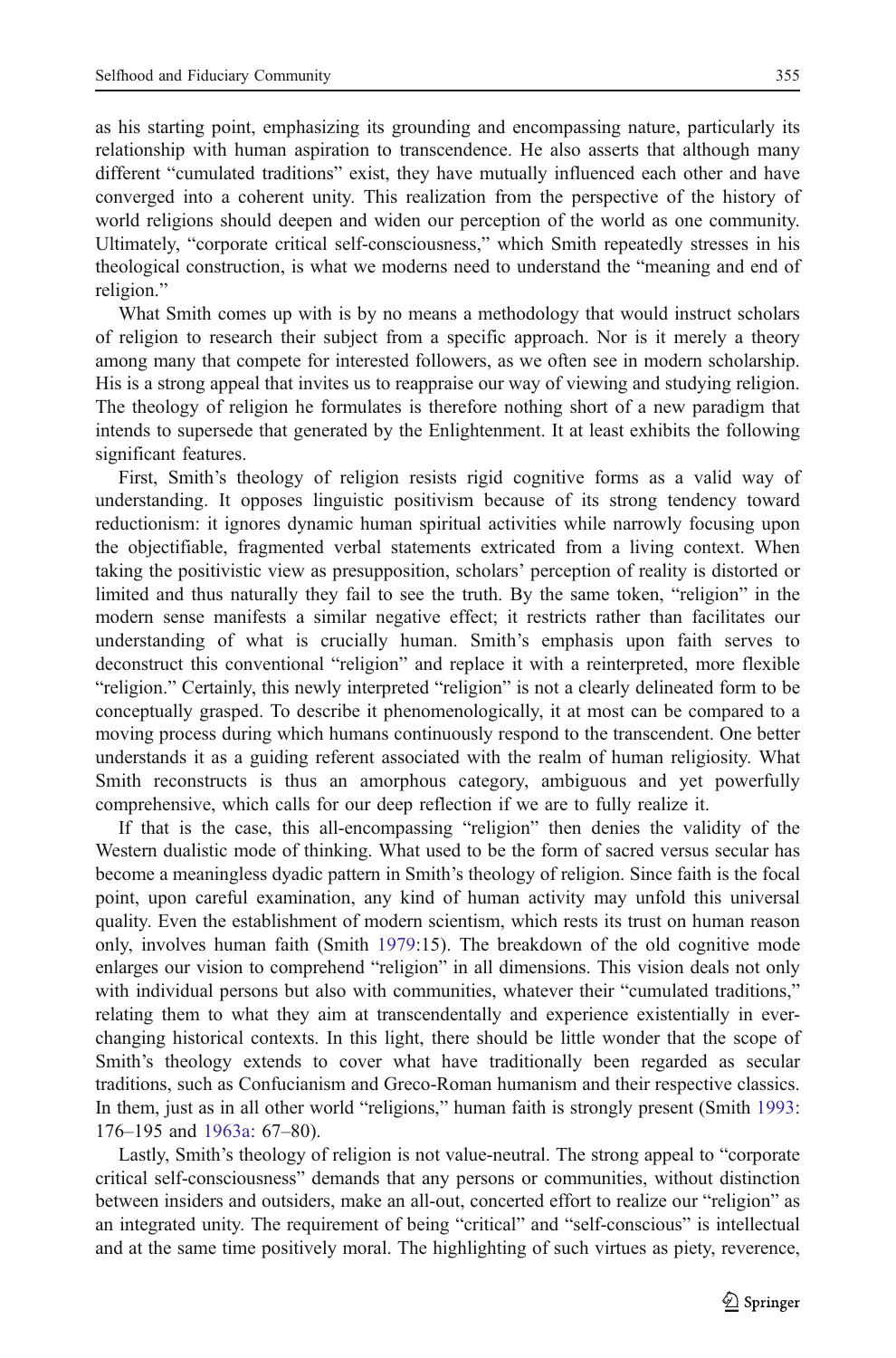devotion, commitment, courage, loyalty, and service betrays a strong sentiment that is both religious and humanistic. Thus Smith's theology contains an obvious axiological purpose, although it is couched in rationalist terms and substantiated by historical evidence. It carries with it a prophet's vision and voice, which transcend the scholarly engagement we nowadays would commonly recognize.

### 4 TU Weiming's Confucian Humanism

Smith's theology of religion is a comprehensive vision; its emphasis upon such prominent features as human faith, transcendence, existential concern, interreligious connectedness, and global community is conducive to relating itself to humanistic traditions. This TU Weiming is keenly aware of. On quite a few occasions, Tu paid tribute to Smith, particularly subscribing to the inspiring scheme of "religion" versus "religiosity" Smith created (Tu [2000:](#page-16-0) 10–11 and [1985a:](#page-16-0) 132).<sup>7</sup> One feels that, while Tu has been transmitting the intellectual legacy from his immediate New Confucian predecessors and endeavoring to bring Confucianism into the global community, Smith's paradigm appears to him congenial and illuminating. This intellectual connection triggers us to compare Tu's agenda with Smith's general theological framework that we have outlined. This approach, I believe, will prove to be highly rewarding if we intend to understand Tu's interpretation of Confucianism or, even more broadly, the prospectus of Confucianism's status in the midst of world religions.

Tu's philosophical reconstruction is strongly motivated by his deep concern with two issues, one in recent Chinese intellectual history, the other in modern Western intellectual discourse. In his critical reflections upon the development of recent Chinese intellectual history, he meticulously notices that distinguishable forces have impacted on Confucianism and brought it to its present-day status (Tu [1987](#page-16-0) and [1991b\)](#page-16-0). Ruling authorities, often assuming the role of Confucian orthodoxy, took over this cultural and spiritual tradition and manipulated it for their political gains. They abused Confucianism, and thereupon complicated the tripartite relationship of "the Way, learning, and politics" that has so prominently characterized Confucian humanism (Tu [1985c\)](#page-16-0). Equally, perhaps more seriously, were the radical iconoclasts of the May Fourth period who, witnessing successive military invasions and cultural onslaughts from the West, blamed Confucianism for China's defeat and weakness. They proposed to totally jettison this centuries-old tradition and in its stead opted for wholesale Westernization as the way out of China's predicament. This antitraditional trend has exerted tremendous influence on a host of brilliant young Chinese in later generations who, in turn, defined the general intellectual outlook on Confucianism. Detrimental forces like these, as Tu perceives, are great challenges to the flourishing of the Confucian tradition.

On the other hand, eminent Western scholars' negative assessment of Confucianism also poses a serious problem for Tu. It impels him to rethink how to re-present this ethicoreligious tradition and engage in creative dialogue with these Western critics. For example, Max Weber's depiction of Confucians and their "adjustment to the world…seriously undermines the Confucian capacity for psychological integration and religious transcendence" (Tu [1985b:](#page-16-0) 55). Joseph R. Levenson, in continuation of Weber's rationalization theory, also judged Confucianism to be entirely outmoded because its amateurism was unable to respond to modernity defined by strict bureaucratic system, technology, and

<sup>7</sup> See also Harvard University Gazette, November 29, [2001](#page-15-0).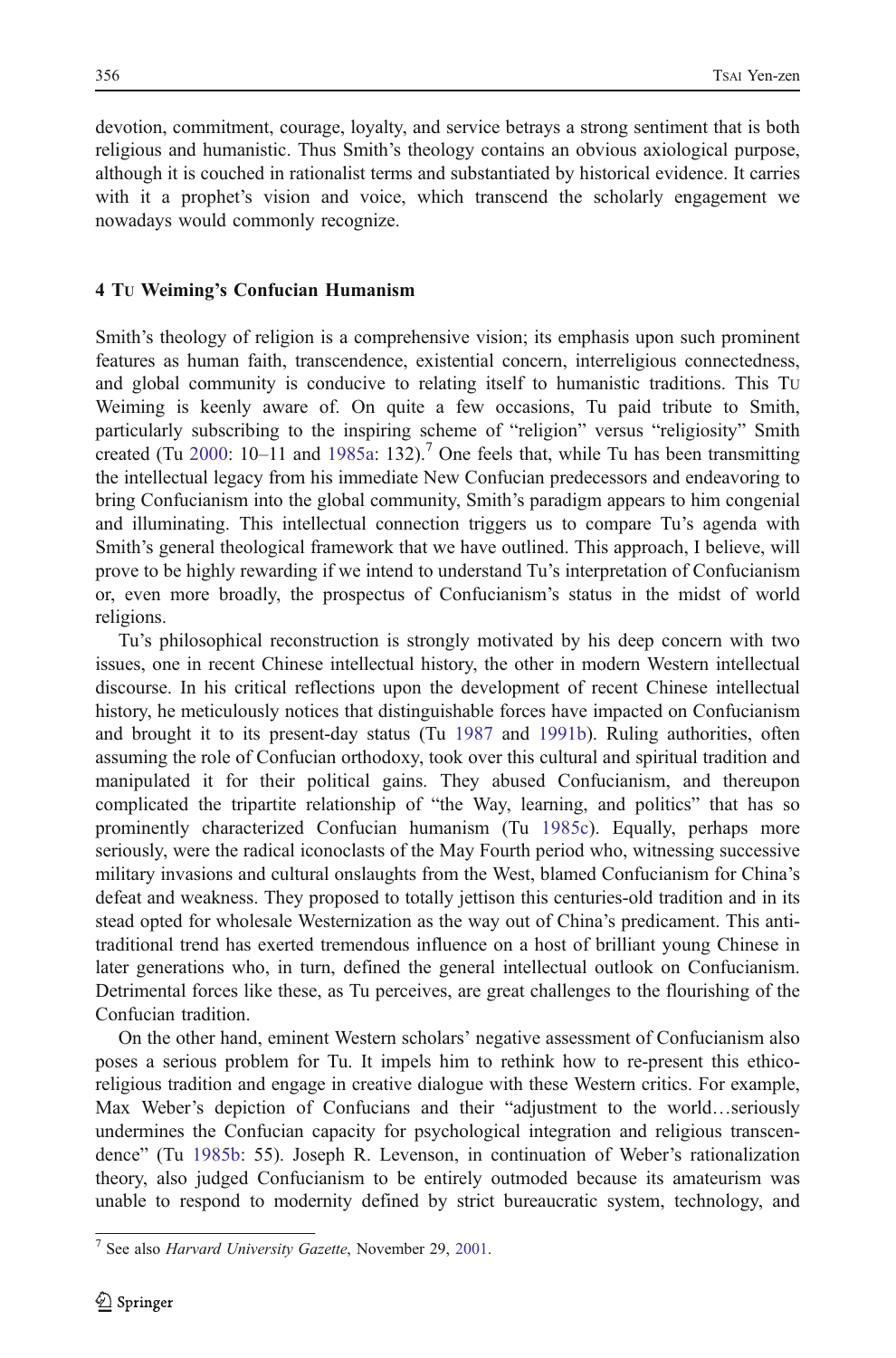professionalism (Tu [1986](#page-16-0): 3–8 and [1976](#page-16-0): 242–247). Confucian China thus saw "its modern fate" doomed along with the demise of imperial China in the beginning of the twentieth century (Levenson [1968\)](#page-15-0). In a parallel argument, Robert Bellah, grouping Confucianism with Judaism, Islam, Buddhism, and Daoism, claimed that as it did not go through the same pre-modern stages as Christianity did, its historical experience and cultural constituency proved to be incompatible with modernity (Tu [1989a](#page-16-0): 340–344).

In response to these criticisms, whether from Chinese or Westerners, that characterize Confucianism as backward, lethargic, or rigid and thus unfit for modernity, Tu argues that Confucianism's inner, spiritual dimension, which enabled this tradition to continue for more than two millennia, has been seriously misapprehended. Confucianism did not die at the time of the Qing Dynasty's collapse. On the contrary, it has survived a series of historical setbacks, including the May Fourth iconoclasm in the 1920s and the Cultural Revolution of 1966–1976. The recent rise of industrial East Asia, a geographical area that has traditionally been influenced by Confucian culture, bears witness to the vitality and "modern" character of this ethico-religious tradition.

Tu perceives that the cause behind these doubts and questionings lies in the problematic conception of modernity. To expose this obstacle, one has to trace its origin and explore its roots in the Enlightenment. In his reflection upon modernity and its relevance to Confucianism, Tu finds that since the eighteenth century, such notions as "progress, reason, and individualism" have been absorbed by the Western mind as signposts of modernity (Tu [1998](#page-16-0)). Driven by this "Enlightenment mentality," the West rapidly developed science and technology, on the one hand, and, on the other, implemented social systems to ensure human equality and freedom. What emerged from this development, however, is "instrumental rationality" or "rational instrumentalism" that nourishes narrowminded scientism. It singularly emphasizes what is tangible and evidentially verifiable at the expense of the human spiritual dimension. World religions or spiritual traditions particularly of the East, such as Hinduism, Buddhism, Confucianism, and Daoism, have been ignored or relegated to irrelevancy. In addition, undue emphasis on individualism has lapsed into extreme anthropocentrism in the West. Humans in this context are separate, isolated entities, alienated from both the natural and communal environments in which they live and to which they are an integral part. Also due to the effect of rational instrumentalism, the West, prejudiced by Eurocentrism, has excluded non-Western or less developed societies from its ken, losing the vision to treat the global community as an organic whole. Thus this "Enlightenment mentality" has not only brought havoc and disintegration to the West but also given rise to the questionable views of non-Western societies, including Confucian China.

In the face of the stern reality that the modern West poses to humanity, Tu responds with the Confucian ideal world that is holistic and communal. He believes that in contrast to Western "exclusive secular humanism," Confucianism is a form of "inclusive humanism" (Tu [1989c:](#page-16-0) 93–121). This Chinese spiritual tradition regards human beings as "sentient, social, political, historical, and metaphysical" (Tu [1998:](#page-16-0) 13), who can therefore function as a potent remedy for our current malaise. Indeed, if "mutuality between self and community, harmony between human species and nature, and continuous communication with Heaven are defining characteristics and supreme values in human project" (Tu [1998](#page-16-0): 14), Confucianism, with its marked emphasis upon the four dimensions of "self, community, nature, and the transcendent" (Tu [1998:](#page-16-0) 14), can contribute greatly to our world today.

Tu's confidence in and positive evaluation of Confucianism originates from his "faith" in the human person: humans are fundamentally religious. In his interpretation, this "Confucian 'faith' in the intrinsic meaningfulness of humanity is a faith in the living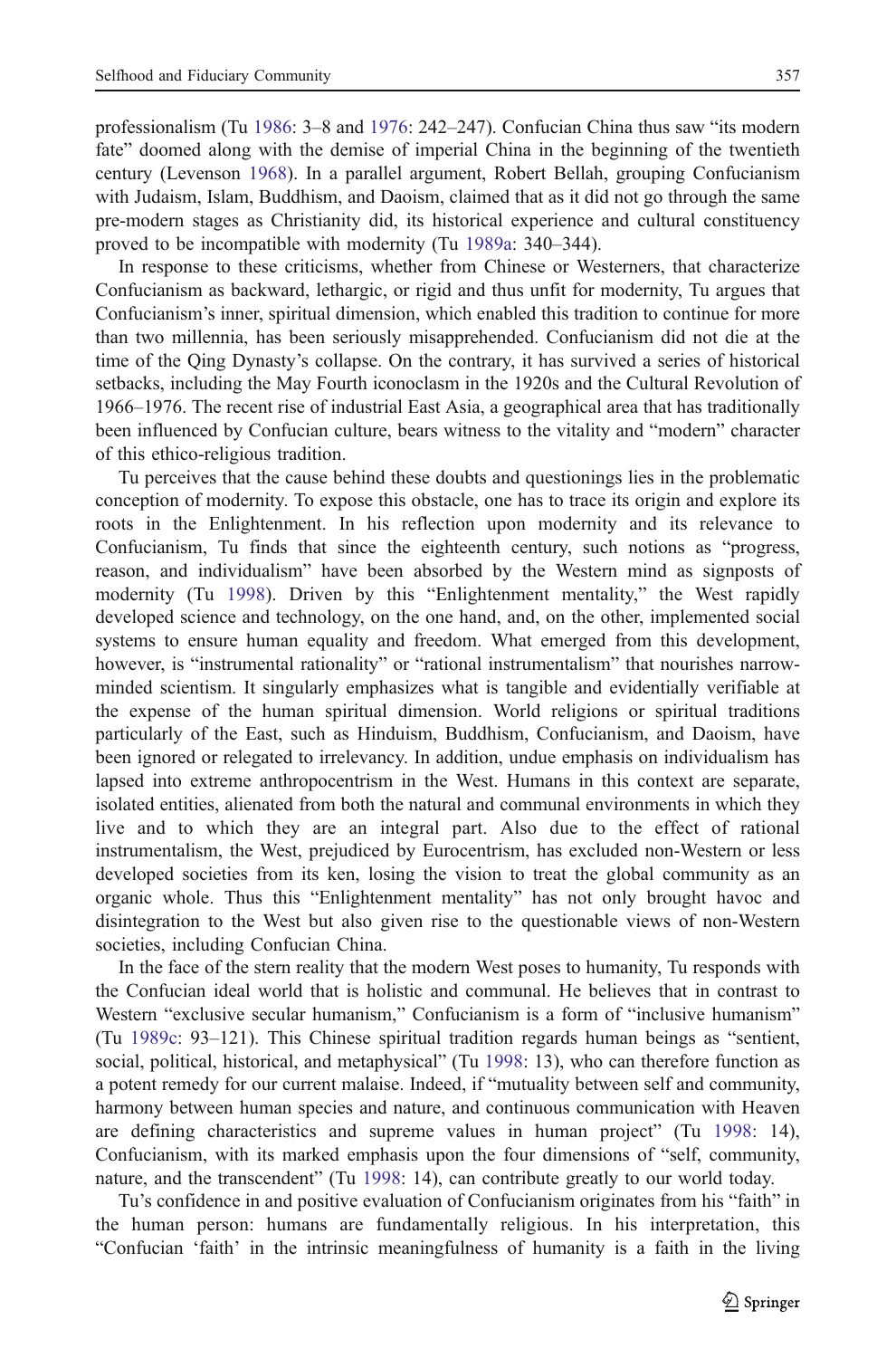person's authentic possibility for self-transcendence" (Tu [1985b](#page-16-0): 64). That is, human nature, alternatively called human mind-and-heart, is conferred by Heaven. This immanent faculty bespeaks the fact that humanity, although limited by physical forms and life spans, shares the same substance with Heaven. Although living in the mundane world, humans are not entirely earthbound; they are able to transcend their earthly confines and attend to what they authentically are. It is this Heaven-endowed ontological constituency that defines humanity as anthropocosmic in its basic orientation (Tu [1989c](#page-16-0): 77–78). It reveals that Heaven, as a transcendent referent, and humanity are dialectically interrelated. Further, this universal human mind-and-heart is always lively and creative; it responds to the changing experiences a human person undergoes. It serves as a cognitive faculty, connecting to the person's intellectual knowledge, but also functions affectively in relation to the person's emotional engagements (Tu [1976](#page-16-0): 266–271). In a nutshell, it is the ground of being from which one derives one's ontological self and the base upon which one builds one's existential experience.

Since innate, organic human nature or mind-and-heart commonly dwells in every person, selfhood becomes the starting point of Tu's interpretive scheme of inclusive humanism.<sup>8</sup> Since humans possess the heavenly endowed mind-and-heart, Tu expounds, they thus have the potential to become sage-like. It is true that they are ontologically identical with Heaven, but existential circumstances distance them from their original substance. If they intend to achieve the state of their true identity, they must exert their utmost effort to reach this goal through an unceasing self-cultivation. As a matter of fact, because human nature is a person's ontological grounding, by necessity no human person can avoid engaging in this process of self-transformation in order to realize his or her authentic self. As human mind-and-heart is an inexhaustible resource, the more one explores it, the more one obtains nourishment from it for life's sustenance. Thus *junzi* 君子, or profound persons, constantly vigilant when alone, must examine their inner selves at all times. What is required of them is a reflective spirit and a clear self-consciousness. Selfcultivation hence points to a highly retrospective, inner-looking orientation.

Self-cultivation as a lifelong moral effort is both a deepening and a broadening process. It involves two dimensions that are simultaneously interrelated. Vertically it elevates one toward Heaven by delving into the depth of one's inner nature. Horizontally it expands one's narrow self to include other human beings whom one may or may not be acquainted with. Self-cultivation then is not a solitary or privatized exercise that seeks joy in spiritual ecstasy or finds consolation in inner peace. Rather, the highest state of personality achieved by this kind of moral effort, popularly attributed to a sage, culminates in the commonality that is sharable among all human beings. This is the point where our universal human nature lies and the platform upon which we humans mutually communicate. At this stage, one returns to one's original self and reaches harmony with one's ground of being (Tu [1989c:](#page-16-0) 23–37).

Tu further explains that human persons are born into a network of human relationships, with different degrees of complexity. With many external givens, they live as social beings, again with different degrees of complexity. Hence human relatedness and sociality circumscribe what humans may existentially encounter. In this context, self-cultivation as

 $8$  Tu primarily followed the "eight-steps" scheme, as stipulated in the *Great Learning*, to structure his "inclusive Confucianism" (Tu [1985a](#page-16-0): 134–135). For a succinct explanation of the "eight-steps" and the text of the Great Learning, see Chan [1963](#page-15-0): 84–94. To highlight Confucian religiosity, Tu summarized these "eight steps" into two categories, "person" and "community," added "metaphysics" to form three conceptual levels, and took the Zhongyong (Doctrine of the Mean) as his basis of interpretation (Tu [1989c](#page-16-0)). For an explanation and translation of this text, see also Chan [1963:](#page-15-0) 95–114.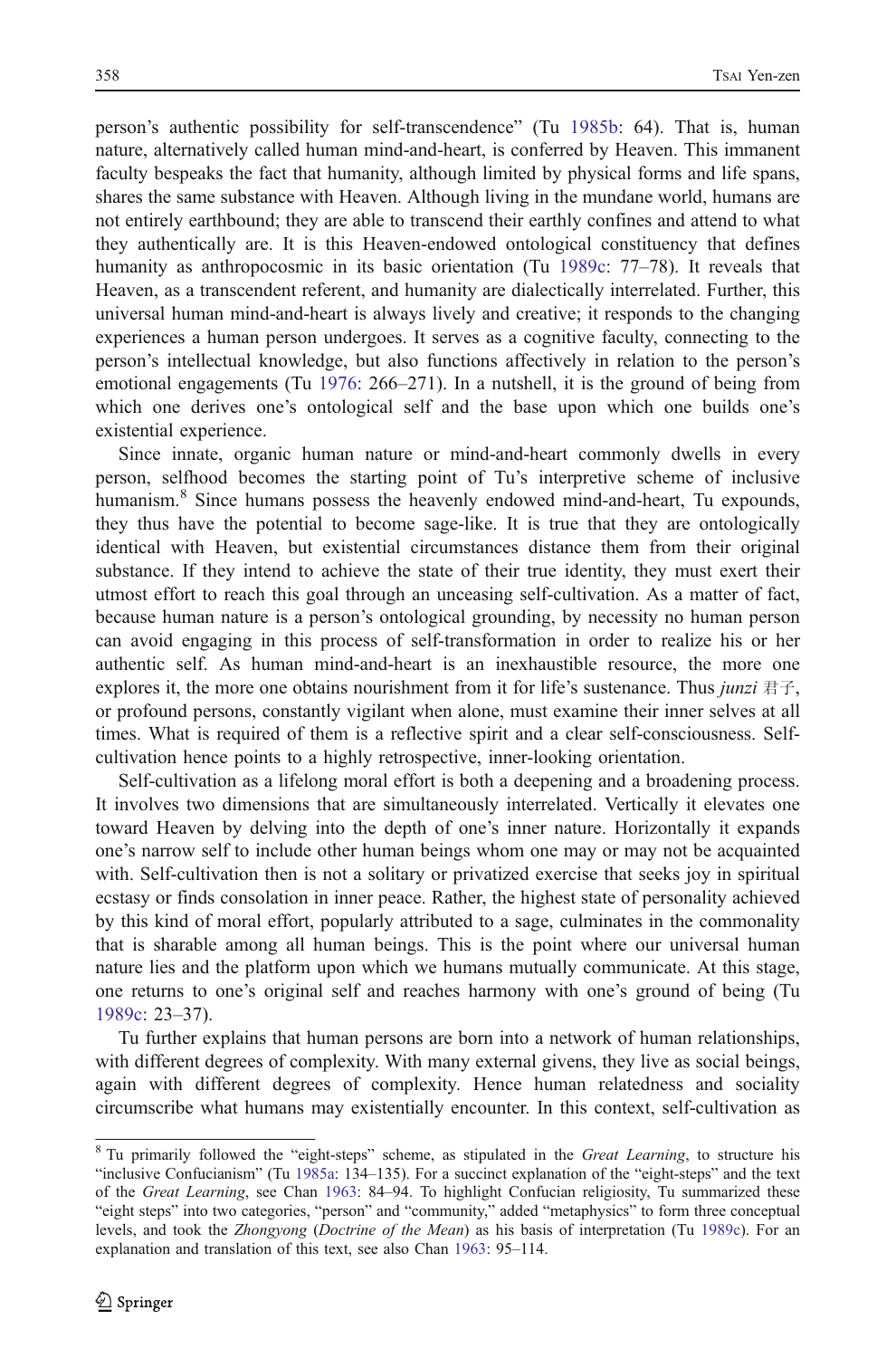a deepening and broadening process always involves a community in which a person might happen to live and grow. In other words, it is not self-centered but "a deliberate communal act" (Tu [1985b](#page-16-0): 58) that contains strong altruistic connotations. When profound persons establish themselves, they also establish others. Deepening one's subjectivity brings benefits not only to oneself but also to the community as a whole. Conversely, it is only when one realizes that one is nourished by, is part of, and integral to the community that one can really complete one's self-cultivation. Therefore profound persons are those who are always "conscientious, honest, and courageous" (Tu [1989c:](#page-16-0) 33–34). Human mind-andheart and its cultivation, in the final analysis, is not value-free; to be sure, it carries with it an axiological purpose.

Confucian humanism, Tu argues, takes seriously the fact that humans are biologically and socially embedded. It actually treats this as its presupposition in its entire philosophical construction. From an individual person's perspective, family, society, state, and the world are progressive stages that one must go through in one's lifetime. These circles seem restricting on the surface. However, as mentioned, humans are able to transcend their limitedness and live out their authentic self through strenuous moral effort. The practice of self-cultivation, grounded in one's mind-and-heart, is meant to facilitate a person to respond harmoniously and creatively in these different situations. In the Chinese context, for example, xiao  $\frac{1}{2}$  (filial piety), the cardinal familial virtue, contains ethico-religious meaning and functions symbolically. Pious children do not gain their worth by slavishly obeying family instruction. Rather, by self-cultivation they should know how to creatively transform what they inherit to fulfill their "moral obligation and historical consciousness" (Tu [1989c](#page-16-0): 43). Li  $\ddot{a}$  (ritual propriety), the most important social virtue, is more akin to a "dynamic process" than to a "static structure" (Tu [1989c](#page-16-0): 53) in and by which ren  $\subset$  (humanity/ humaneness) and  $yi \&$  (righteousness/rightness) "can be realized in the context of human relations" (Tu [1989c](#page-16-0): 53). That a ritual can take effect always presupposes social recognition and appreciation. It calls for reciprocity and public participation by moral persuasion. Xiao, li, and other Confucian virtues like sangang  $\equiv$   $\mathbb{S}$  (Three Bonds) and wuchang 五常 (Five Constancies) are not rigid rules meant to press individuals into conformity but, rather, are meant to harmonize family or society into solidarity through communal consensus. In Tu's words, "society so conceived is not an adversary system consisting of pressure groups but a fiduciary community based on mutual trust" (Tu [1989c](#page-16-0): 48). To realize a "fiduciary community," whether on the scale of a family, society, state, or the world, requires "communal critical self-awareness" (Tu [1986](#page-16-0): 21), as Tu conclusively affirms. If that were achieved, it would result in a situation where "ultimate selftransformation as a communal act" (Tu [1989c](#page-16-0): 94) finds its consummation. It would be an ideal state where full humanity is revealed at its best.

Tu formulates his "inclusive humanism" as a response to the challenges coming from within China as well as from the West. To those who criticized Confucianism for being lifeless, reactionary, or outmoded, he counters with the affirmation that this cultural tradition is an "open system" (Tu [1985a:](#page-16-0) 131), whose spiritual wealth far exceeds how it is commonly understood or represented. In particular, its emphasis upon human mind-andheart and the necessity of unceasing self-cultivation deepens our human subjectivity that is dearly needed in the face of modern "secular humanism." After all, humans as anthropocosmic beings should and can transcend their existential limitations by tapping the resources of their ontological grounding. The stress upon "ultimate self-transformation as a communal act" also leads us to realize the dynamic relationship between every human person and the community in which he or she lives. Concentric human geography, from family to society, state, and the world, well defines the boundaries of our human existence.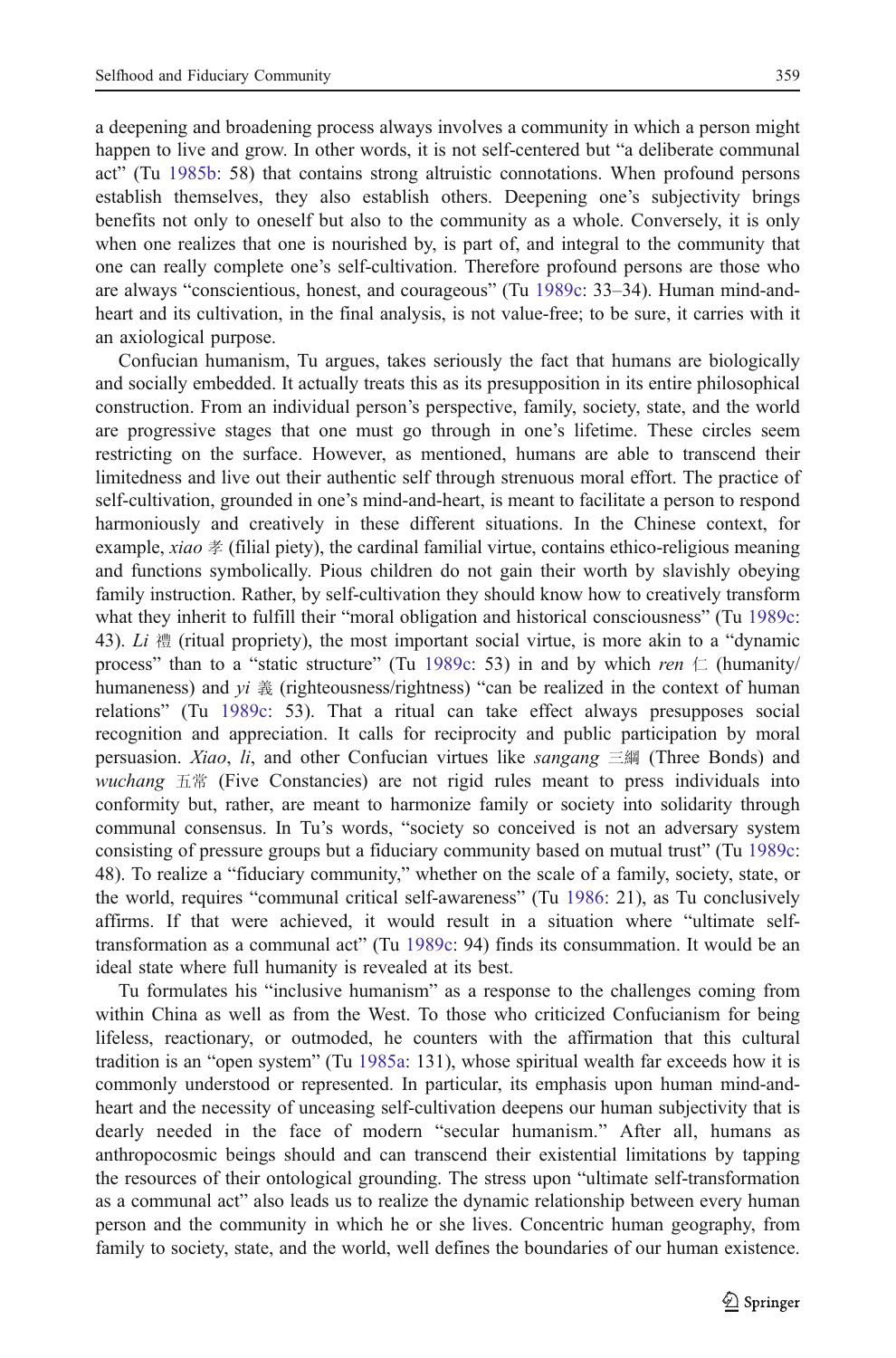To impart the moral demand of "communal critical self-awareness" to all those who participate in these different spheres of life will turn our world into a "fiduciary community." Confucian humanism thus enormously deepens and broadens our vision, and is an invaluable contribution to our world community today.

Against the Smithian paradigm, one sees that Tu's programmatic presentation of Confucianism highlights three important dimensions: selfhood, transcendence, and community. These three, although categorized for expository convenience, are organically interrelated. In this context, it is significant to observe that Tu does not define Confucianism, as many scholars would do, in political, social, or ethical terms. By exploring these three salient features and interpreting their possible implications, Tu, on the one hand, deconstructs the traditional conception of Confucianism which its antagonists attacked relentlessly and, on the other hand, reconstructs it with a new face suitable for an age of global consciousness. For the latter end he makes his intent clear: "if the well-being of humanity is its central concern, Confucian humanism cannot afford to be confined to East Asian cultures. A global perspective is needed to universalize its perennial concerns" (Tu [1986](#page-16-0): 21). Understood in this way, these features do not constitute one more religion or system to be brought into juxtaposition with other world religions. Rather, they are exactly those "perennial concerns" which pertinently reveal Confucian religiosity. As such they are more encompassing and appealing. This new Confucianism, with its reference to universal human nature and global conviviality, is much richer in content and wider in its boundaries; it is meant to accommodate all humanity and, indeed, it sincerely invites all to join in.

#### 5 Comparative Discussion

Trained primarily as an Islamicist, Smith works in a culturally and religiously pluralistic environment. Life experience informs him that traditional, exclusivist Christian theology is not only powerless to explain pluralistic reality but is miserably misleading in the face of our rapidly changing modern world. He finds that the crux of this Christian parochialism lies in the Enlightenment project which manifests a reification process. "Religion" in this unfortunate context is thus deprived of its original meaning which emphasizes reverence, piety, obedience, and devotion. Instead it is replaced by another "religion" that refers either to objectifiable phenomena or to some distanced, abstract belief systems. What is fundamentally human disappears from the consciousness of the modern West. "The meaning and end of religion" is indeed in great peril. By centering upon the interpretation and understanding of Islam in the modern world as a heuristic example, Smith delves into the intricate developments of world religions and their mutual interrelationships and begins his quest for the authentic "religion."

By contrast, Tu's *Problematik* originates from his grave concerns for "the Confucian China and its modern fate." He is laden with modern Chinese historical consciousness and takes what Confucianism has encountered since the early twentieth century most seriously. Analyzing the challenges posed by the Chinese critics of Confucianism as well as by their Western counterparts, he detects that the "Enlightenment mentality," which upholds the value of reason, science, and technology at the expense of human spirituality, lies in their presupposition as their common creed. As a form of "negative humanism," it wrongly informs Chinese radicals or liberals and many Western intellectuals, beguiling them to conclude that Confucianism, no more than a historical relic, belongs to the past. How to reinterpret this Chinese cultural and spiritual heritage as a living tradition while, at the same time, interacting with the global community has thus become Tu's central task.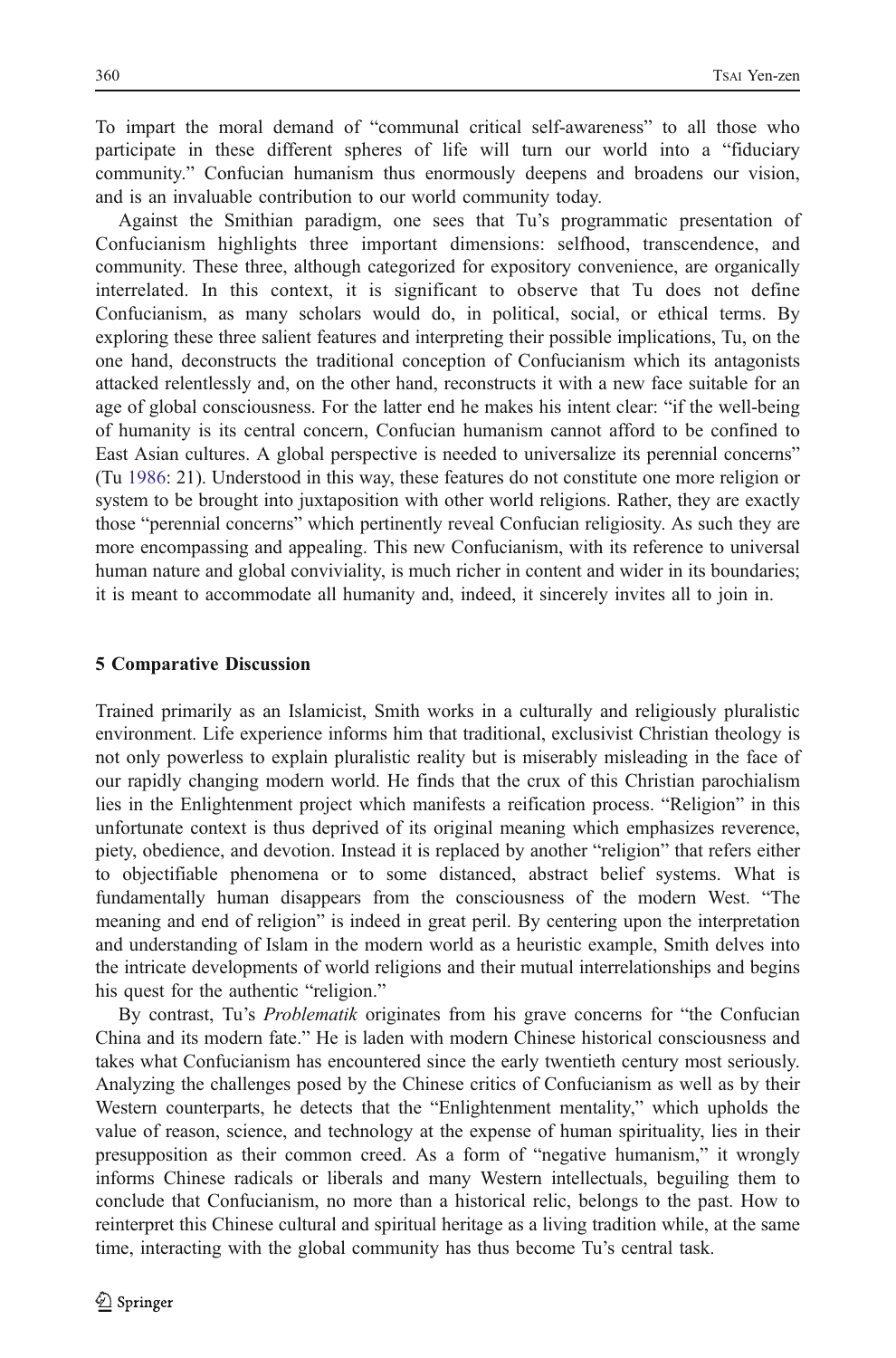It is important to observe that Smith and Tu, although grounded in different backgrounds and experiences, formulate their issues almost the same way. Smith is a vehement critic of the Enlightenment, as is Tu. Both are opposed to the de-humanizing effect that this powerful intellectual trend has exerted on the general intellectual outlook of our modern and contemporary world. They take it to be the primary cause which denies humanity of its true identity and fragments our global community. Smith and Tu, therefore, while facing the present and looking forward to a renewed future, engage in their intellectual activities with an obvious retrospective tendency. They agree that by examining or reinterpreting the past, one finds answers that address our current malaise while opening new possibilities.

What is more significant is that when they begin to tackle their issues, the scope of their visions is no longer narrowly Christian, Confucian, or restricted to any particular religious tradition. Smith rejects the position of being a Christian theologian or merely an Islamicist, although undoubtedly he is well-qualified to be considered an expert on both, but rather he assumes the role of a historian of religion. He argues his case in the context of world religions and substantiates it with many historical facts from a comparative perspective.<sup>9</sup> His purpose is, by alluding to more sources or pieces of evidence, to present a convincing vision that is universal and acceptable to the world community. This effort to be more inclusive is a prominent feature in his theology of religion. Tu, in comparison, follows his Confucian tradition more closely. This is clear from the fact that in his argument for human religiosity, he relies upon *Zhongyong* 中庸, one of the foundational Confucian classics, for a systematic expression of his views. In the Confucian sense, he "transmits"  $(\textit{shu} \, \nvert x)$  more than "creates" (*zuo*  $\#$ ). However, his concerns over Confucianism and its relationship to modernity require that he maintain constant dialogues with other world cultures or religions. In addition, because Confucianism as an "inclusive humanism" harbors the vision to include all humanity, it by nature transcends its cultural and geographical boundaries and reaches to the larger global community. This expanding nature of Confucianism from Tu's side dovetails well with Smith's agenda of world religions. It is Smith who sets up an inviting community for world religions and Tu who responds by bringing Confucianism into its active participation.

For both scholars, correcting the Enlightenment distortions and presenting a universally available experience or "common creed" for humanity is an overriding concern. Smith deeply mistrusts any rigid, cognitive category as a valid way for true human understanding, considering it to be an offshoot of the Enlightenment project. Indeed he is extremely skeptical about approaches to religion that propose a "methodology;" his antagonism against phenomenology of religion is a case in point (Smith [1981](#page-16-0): 86–87 and [1979](#page-16-0): 7). In opposition to the emphasis upon external objects or phenomena, he affirms that a person and his or her subjectivity should be the locus of religion. It is the faith of a human person that brings meaning to life; it is also this faith that generates variegated "cumulated traditions" which we now call world religions. If the study of religion is of value, it is because in the process of uncovering a "cumulated tradition," one witnesses how humans interact with the transcendent in which they find their ultimate meaning of life. These spiritual dimensions, the immanent and the transcendent, are what we moderns should retrieve in the first place.

<sup>&</sup>lt;sup>9</sup> Smith's readers are always awed by the voluminous and meticulous notes he quotes from various sources, including archaic classics and rare collections in different languages. For instance, the main text of The Meaning and End of Religion is two hundred and two pages in length, but its endnotes, printed in smaller font, exceed 129 pages. The main text of the other book, *Faith and Belief*, has 172 pages, but its endnotes, also printed in smaller font, occupy 157 pages, actually longer than the main text.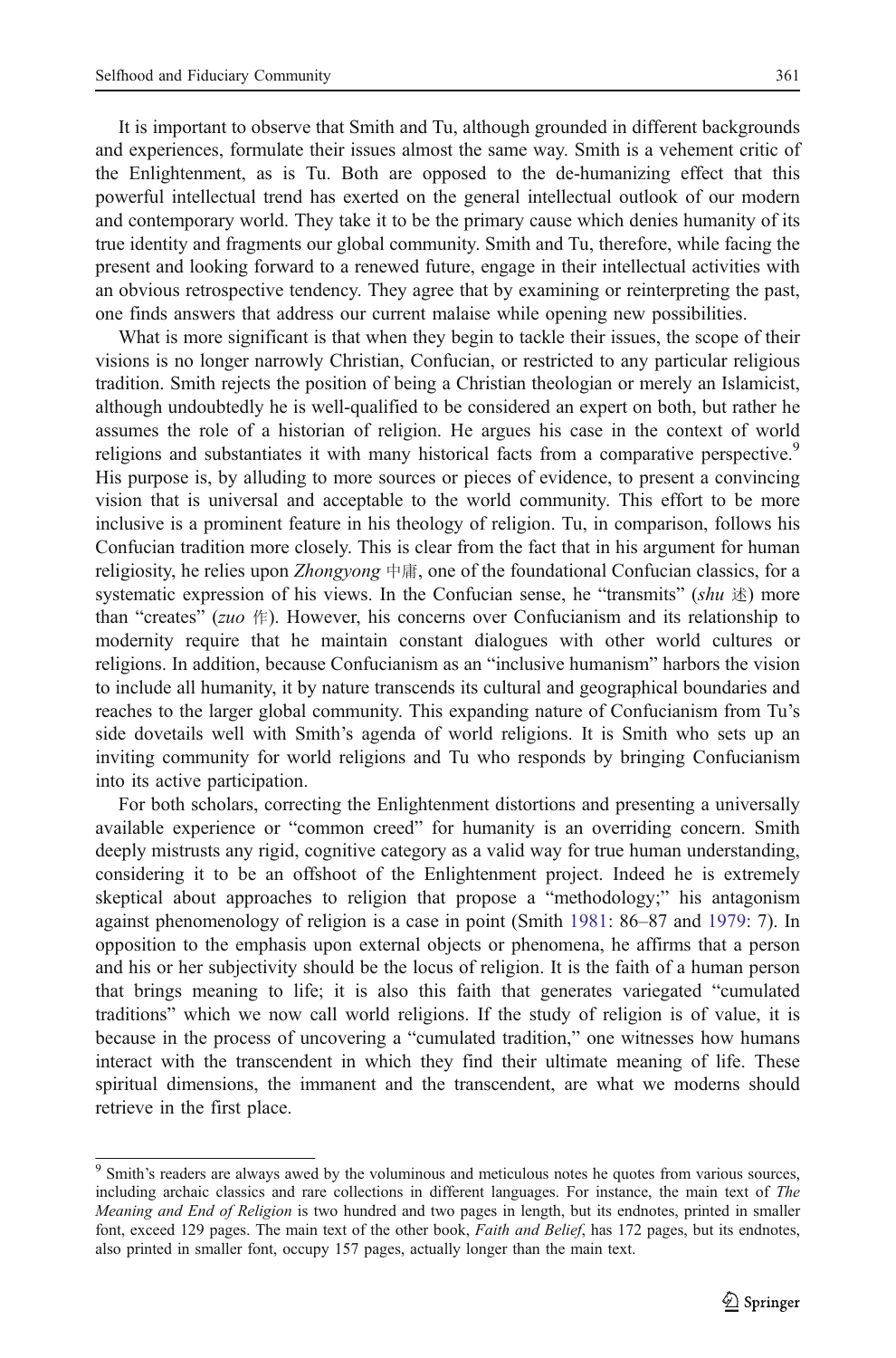Smith further reminds us that from the perspective of the history of religion, all "cumulated traditions" have influenced one another and are intimately interconnected. If this has been the case in the past, it should be evermore so in our contemporary world. This acute sense of our oneness is the foundation upon which we establish our global community. "Corporate critical self-consciousness" thus demands that we take every human person and his or her faith seriously, on the one hand, and, on the other, treat our unity as an undeniable living reality. By resorting to our critical reflections and collective efforts, we may hope to bring about a world in which people of diverse faith expressions live together peacefully and talk about issues that concern "us all."

Smith's faith-oriented theology of religion might smack of Protestantism (Pruett [1990](#page-15-0)), but from Tu's Confucian perspective, nothing could be more agreeable than Smith's views. In a similar and comparable vein, Tu grounds his Confucian humanism in human nature or mind-and-heart, regarding it as the starting point to universalize a global vision. He basically follows the Mencian line of thought and subscribes to the notion that this human nature, as Heaven-endowed, innate knowledge, is good and worthy. It shares the same substance with Heaven and popularly inheres in every person. Because of it, humans are able to transcend mundane living and aspire to what they authentically are. Human mindand-heart as a generative and responsive faculty hence possesses immanent and transcendent dimensions. However, one should point out that, unlike Smith's Protestant propensity to separate immanence and transcendence into two different realms, Tu's human nature "lies not in radical transcendence but in immanence with a transcendent dimension" (Tu [1989c:](#page-16-0) 121). This feature shows that Tu's philosophy tends to be holistic as well as monistic. To transcend one's physical limitedness and achieve unity with Heaven, the ultimate goal of Confucian humanism, one is required to engage in an unceasing process of self-cultivation. For this aim, one seeks no other place than to delve into one's original mind-and-heart to tap its inexhaustible spiritual resources. This lifelong effort of selfcultivation for ultimate transformation, the way to maintain true selfhood, stands very prominently in Tu's reinterpretation of Confucianism, but a similar discussion seems lacking in Smith's theology of religion.

Tu's stress upon self-cultivation, not as isolated or privatized but as a communal act, is predicated upon the understanding that humans are born and live in a network of relationships. Structurally, as the Great Learning clearly stipulates, this communal dimension expands concentrically all the way from the family to the world (see note 8). In other words, it starts with the relationship that is biologically defined and gradually extends to people of less blood-relatedness. As long as one is critically aware that one possesses a Heaven-endowed mind-and-heart, the same as is universally held by other human fellows, and practices self-cultivation, one is able to transcend selfishness and attend to the ground of common humanity. This ensures our hope to establish a "fiduciary community," the basis of which is care and trust. Self-cultivation is therefore a deepening and broadening process, and it involves an obvious anthropocosmic orientation. What Tu presents above is, without doubt, characteristically Confucian, but its programmatic structure, particularly with reference to the interconnectedness of person, transcendence, and community, tallies perfectly with Smith's overall theological framework.

Smith calls his theology of religion "humane knowledge," with a clear emphasis upon the faith of every human person and a special appeal to the conscience of those who look at this faith. By this "knowledge" he means to eliminate the distinction between the insider and the outsider and consolidate the global community because we are one intrinsically and intimately related existentially. Indeed with "corporate critical self-consciousness," we humans as a whole can realize this vision. By comparison, Tu names his Confucianism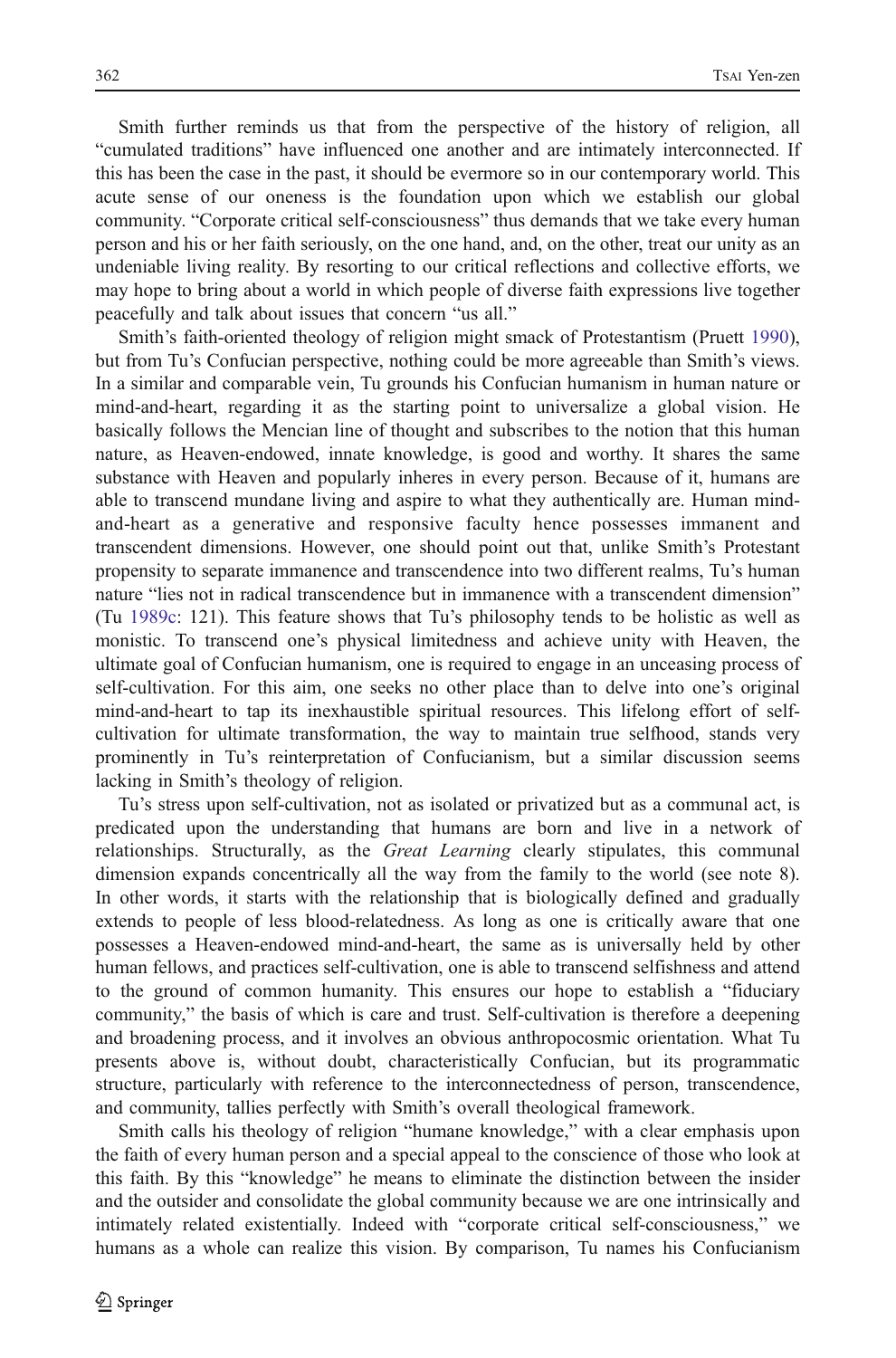"inclusive humanism," an intentional coinage to counter the negative "secular humanism." He hopes that by highlighting the importance of human mind-and-heart, the ontological ground of every human person, the Confucian vision can include the entirety of humanity. Human subjectivity, after all, is most fundamental. In that sense he would not mind calling himself a "fundamentalist" (Tu [1991a\)](#page-16-0).<sup>10</sup> To regard him as an existentialist is justifiable, as long as by that one refers to a Confucian transmitter who takes human lived and living experiences with utmost seriousness (Neville [2000](#page-15-0): 83–105). However, Tu prefers using "inclusive" or "holistic" to underline his Confucian humanism as it is intended to deal with humankind's ultimate concern in all its dimensions.

Both Smith and Tu are critically aware that they are engaged in a theme that is profound and subtle. They repudiate the "Enlightenment method" that treats a subject by presenting it as a well-defined category calling for epistemological recognition. They realize that they are constructing a theology or philosophy the understanding of which requires a radical overhaul of intellectual attitudes. Instead of relying upon human cognitive power, they, coincidentally, appeal to human affective faculties for a true understanding. Smith suggests that one may compare the understanding of human aspiration to the transcendent to the appreciation of poetry or art, the only difference being that the level of the former is even higher (Smith [1993:](#page-16-0) 221–223, 227–228). Tu, too, likens the comprehension of traditional Chinese wisdom to the art of listening. Only with a calm and attentive mind can one's ears be attuned to the sound of the ancient sages (Tu [1989b](#page-16-0): 54–57). Faith or human religiosity in their presentation is a kind of art which demands a delicate spirit and sensibility to approach it. Smith and Tu work in different social and cultural milieux, and yet they observe the same intellectual problems that have dominated our modern mode of thinking, formulate compatible conceptual frameworks in their explorations, and arrive at very similar conclusions to these perennial human issues.

#### 6 Concluding Remarks

There is no doubt that the external circumstance which TU Weiming faces today is far more complex than those his New Confucian predecessors actually encountered or could even imagine. While adhering to a vision that affirms the centrality of human subjectivity and the importance of self-cultivation as a communal act, an article of faith passed down from XIONG Shili  $\frac{1}{1}$   $\pm \frac{1}{2}$  and MOU Zongsan,<sup>11</sup> Tu has to figure out how to introduce it to a global context characterized by ethnic, cultural, ideological, and religious pluralism. His effort to redefine "cultural China" by expanding it to embrace members, either communities or individuals, who were not previously included should be seen as part of his general New Confucian agenda.

Also one step forward from his New Confucian predecessors is Tu's effort to reinterpret Confucian humanism in the presence of other world religions. Here the stern challenge is the issue of comparability and compatibility between them, given the fact that Confucianism has for long been consigned to a tradition of state institution, political ideology, social ethics, or scholasticism; as a religion, it has not yet obtained general intellectual consensus in our global community. To Tu's mind, Confucianism is able to

<sup>&</sup>lt;sup>10</sup> See also Arif Dirlik's acrimonious attack by applying this same term but with a very negative meaning (Dirlik [1995:](#page-15-0) 254, 262).

<sup>&</sup>lt;sup>11</sup> For an introduction to their philosophies, see Tu [1976](#page-16-0): 242–275, Liu [2003](#page-15-0): 57–72, 107–125, Berthrong [1994:](#page-15-0) 103–131, and Makeham [2003](#page-15-0): 55–78.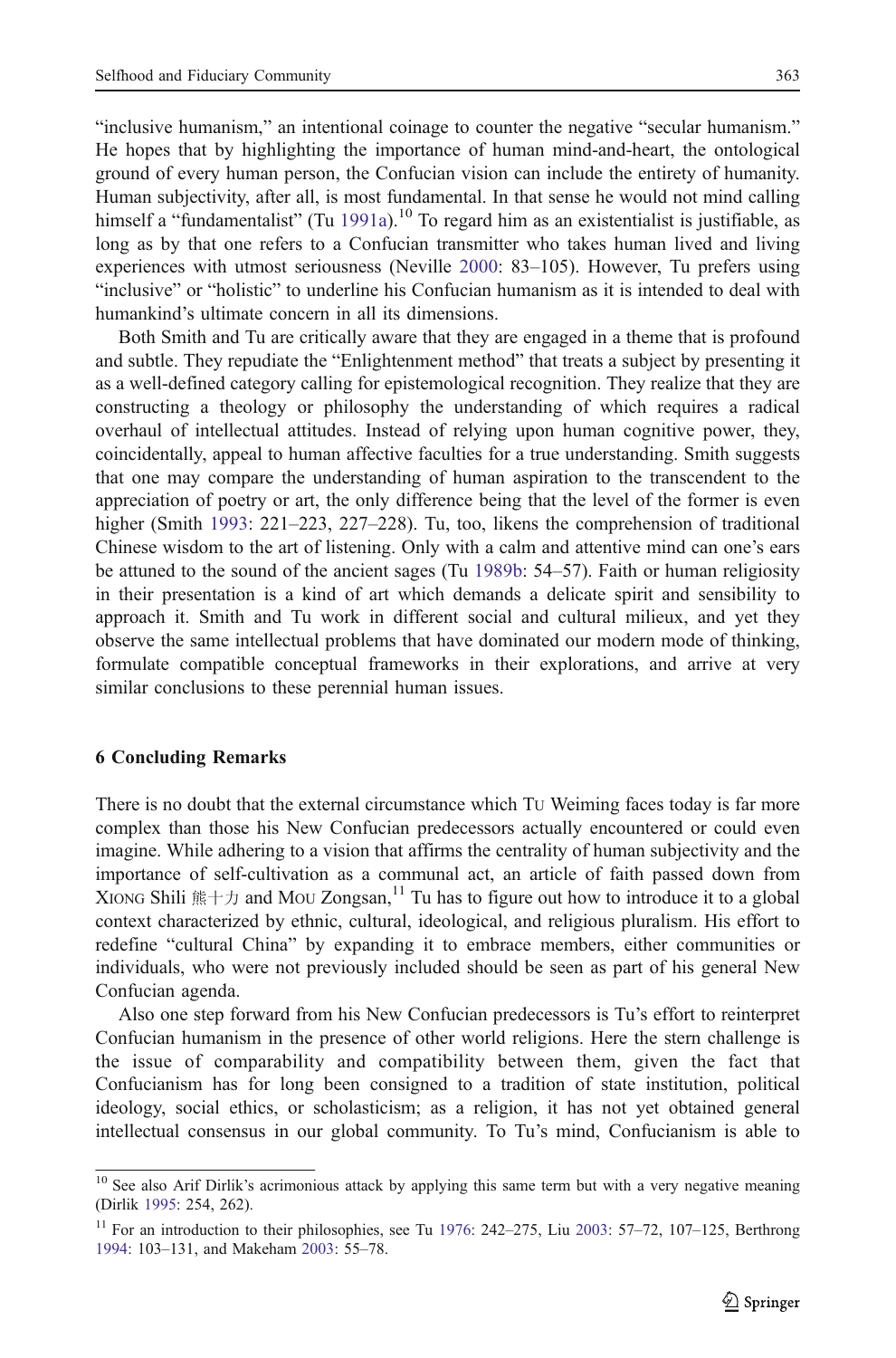<span id="page-15-0"></span>assume the prominence among world religions today that it had among ancient world civilizations in the Axial Age (Tu [1989a](#page-16-0): 337–340). But he needs to argue for his cause. His decision to examine Confucian religiosity from the internal perspective of this tradition, instead of dwelling upon the term or concept of religion by offering possible definitions, is strategically creative. It is in this connection that Wilfred C. Smith's theology of religion serves an illuminating and helpful function, as this article has attempted to demonstrate.

Many Chinese and Western scholars have recently tried to answer this question: Is Confucianism a religion? There are various responses and they are offered from different perspectives.<sup>12</sup> To this question, Tu would give an implicit yes but with qualifications. To use the Smithian expression, Confucianism, just like any other world religion, is not a religion recognized as a system of beliefs. It is a "religion" because it is a tradition laden with strong religiosity. And this religiosity is best found among Confucian followers who have manifested their "faith" in their mind-and-heart.

Acknowledgement I would like to thank HUANG Yong, John Berthrong, WAN Sze-kar, and the anonymous reviewer's insightful comments. My special thanks also go to John Shulfelt whose stylistic suggestions greatly helped to revise this paper.

#### References

- Berthrong, John H. 1994. All Under Heaven: Transforming Paradigms in Confucian*–*Christian Dialogue. Albany: SUNY.
- . 1998. "Confucian Piety and the Religious Dimension of Japanese Confucianism." Philosophy East and West 48.1: 36–79.
- Chan, Wing-tsit. 1963. A Source Book in Chinese Philosophy. Princeton: Princeton University Press.
- Chang, Carsun. 1962. The Development of Neo-Confucian Thought, vol. 2. New York: Bookman Associates.
- Chang, Hao. 1976. "New Confucianism and the Intellectual Crisis of Contemporary China." In The Limits of Change. Ed. by Charlotte Furth. Cambridge, MA: Harvard University Press.
- Chen, Hsi-yuan. 1999. Confucianism Encounters Religion: The Formation of Religious Discourse and the Confucian Movement in Modern China. Harvard University Ph. D. Dissertation.
- Ching, Julia. 1986. "What Is Confucian Spirituality?" In Confucianism: The Dynamics of Tradition. Ed. by Irene Eber. New York: Macmillan.
- Cracknell, Kenneth, ed. 2001. Wilfred Cantwell Smith: A Reader. Oxford: Oneworld.
- Dirlik, Arif. 1995. "Confucius in the Borderlands: Global Capitalism and the Reinvention of Confucianism." Boundary 2.22.3: 229–273.

Harvard University Gazette, November 29, 2001.

- Huang, Jinxing 黃進興. 1997. "Confucianism as a Religion: A Preliminary Inquiry in Comparative Religion 作為宗教的儒家:一個比較宗教的初步探討." Yazhou yanjiu 亞洲研究 33: 184-223.
- Leveson, Joseph R. 1968. Confucian China and Its Modern Fate: A Trilogy. Berkeley: University of California Press.
- Liu, Shu-hsien. 2003. Essentials of Contemporary Neo-Confucian Philosophy. Westport, CT: Praeger.
- Makeham, John. 2003. "The New Daotong." In New Confucianism: A Critical Examination. Ed. by John Makeham. New York: Palgrave.
- Neville, Robert C. 2000. Boston Confucianism: Portable Tradition in the Late-Modern World. Albany: SUNY.
- Pruett, Gordon E. 1990. "World Theology and World Community: The Vision of Wilfred Cantwell Smith." SR 19.4: 397–412.

Smith, Wilfred C. 1943. Modern Islam in India: A Social Analysis. Lahore: Minerva. \_\_\_\_\_. 1957. Islam in Modern History. Princeton: Princeton University Press.

<sup>&</sup>lt;sup>12</sup> A complete listing would be too numerous. Some notable examples are: Chen 1999, Huang 1997, Wang [1994,](#page-16-0) Neville 2000, Ching 1986, Taylor [1998](#page-16-0), Berthrong 1998, and Tucker [1998](#page-16-0).